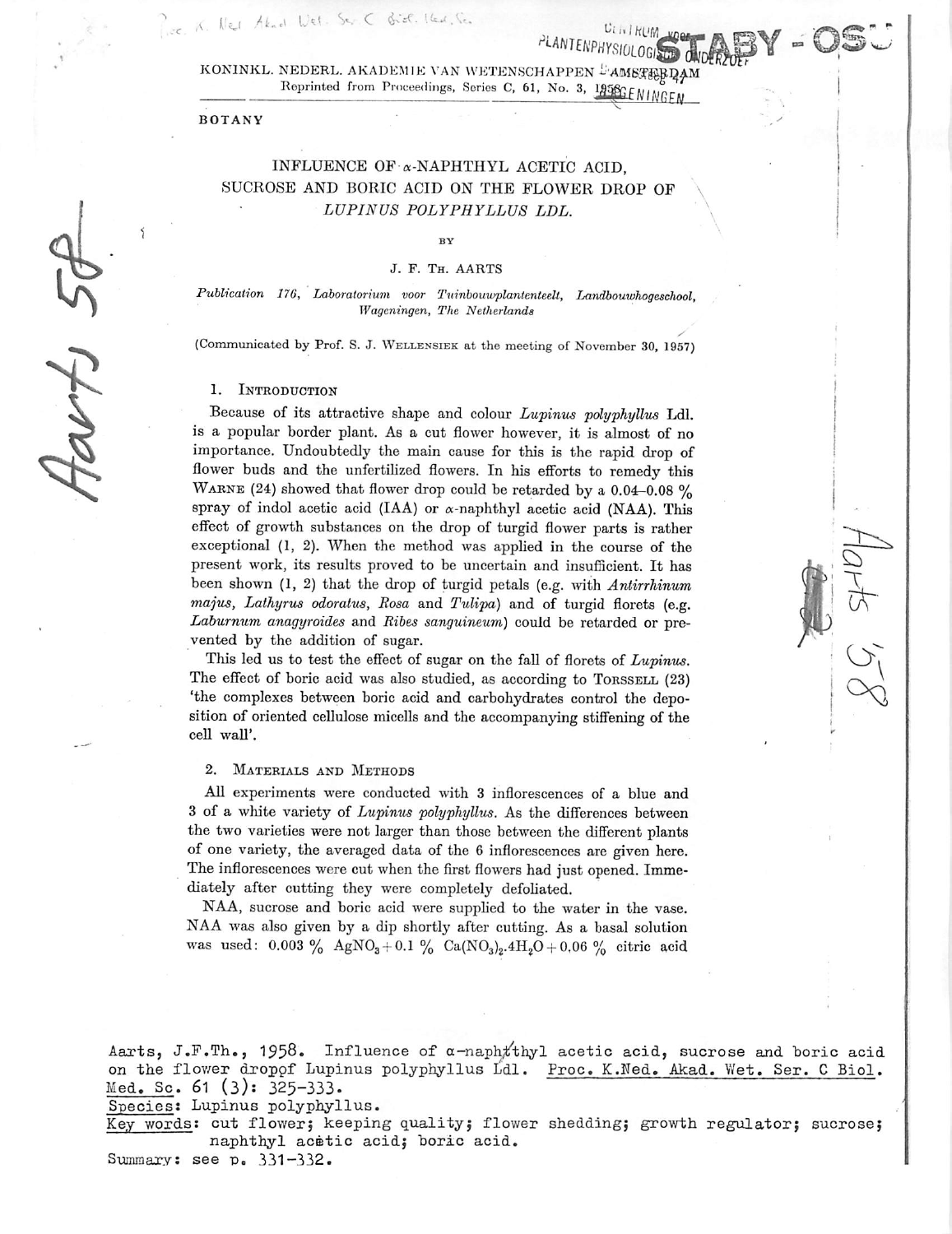+ 0.025 % cladox (with 2:4-dinitrorhodane benzene) + 0.001 % AAradon (organic mercurial) (2). The flowers were placed in a rather dark laboratory room at a temperature of 15-23° C.

The length of the naked part of the inflorescence was expressed in  $\%$ of the total length of the flower stalk that was originally covered with flowers and flower buds. Thus a comparable and easily determinable measure for the flower drop was obtained.

#### 3'. Results

 $\hat{\mathbf{r}}$ 

As shown in fig. 1 flower drop could be retarded considerably by sucrose in high concentrations  $(6-8\%)$  as well by a dip into the solution of a growth substance (NAA). The greatest effect of NAA was obtained when



*Fig. 1. Influence of sucrose concentration on flower drop of Lupinus polyphyllus. Left without, right in combination with a 0.05 % NAA dip.*

sucrose had been applied simultaneously. Without sucrose flower drop could be retarded by NAA no longer than 3 days. In combination with 4 % sucrose its effect was considerably more pronounced, but with 8 % sucrose no influence of NAA could be established (see also fig. 2).

Fig. 2 shows at the same time that introduction of NAAinto the trans piration stream in concentrations too low to be toxic has no effect on the flower drop, not even in combination with sugar.

In these experiments it was observed that flowers on the verge of opening were the first to fall off. This fact in combination with the bene ficial effect of sugar suggested that competition for food within the spike could play a role, young growing buds competing with older ones and affecting the fall of the latter. Indeed the removal of the uppermost 3-4 cm of the spike (in fig. 3 -top) retarded the fall of the rest of the florets. If sucrose was added, this effect was masked. After 9 days almost all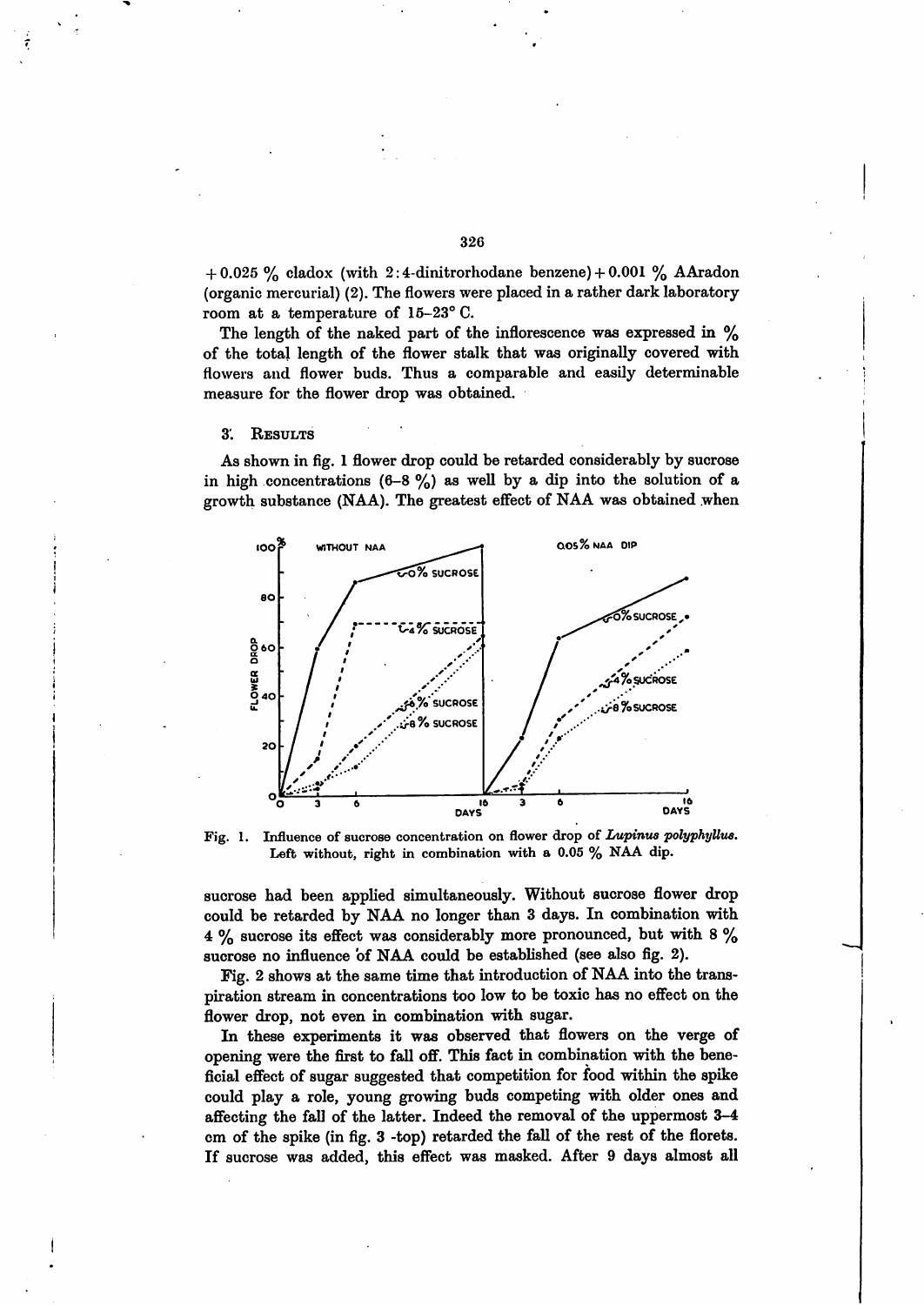florets had fallen, also when the top had been removed, unless sugar had been applied.



Fig. 2. Flower drop of *Lupinus* as influenced by sucrose concentration and growth substance, applicated by dip and with the transpiration stream. Condition after 6 days. — without NAA;  $---$  0.05% NAA dip;

continuously in 0.01 **%** NAA.

Fig. 3. Influence of the removal of the upper 3 cm (top) of Lupinus spikes on flower drop in combination with different sucrose concentrations. Condition after 5 days.

Boric acid induces a regular and lasting retardation of the flower drop. Maximal inhibition could be obtained with  $\pm 0.1$  % of boric acid (fig. 4). Other data, not given here, show that 0.2 % or more boric acid was harmful to the flowers and the flower stalk.



Fig. 4. Influence of boric acid (0-0.1 **%)** on flower drop of **Lupinus polyphyllus.** Condition after 13 days. *<sup>O</sup> QOI2S 0.025 Q05 OJ*

*I >*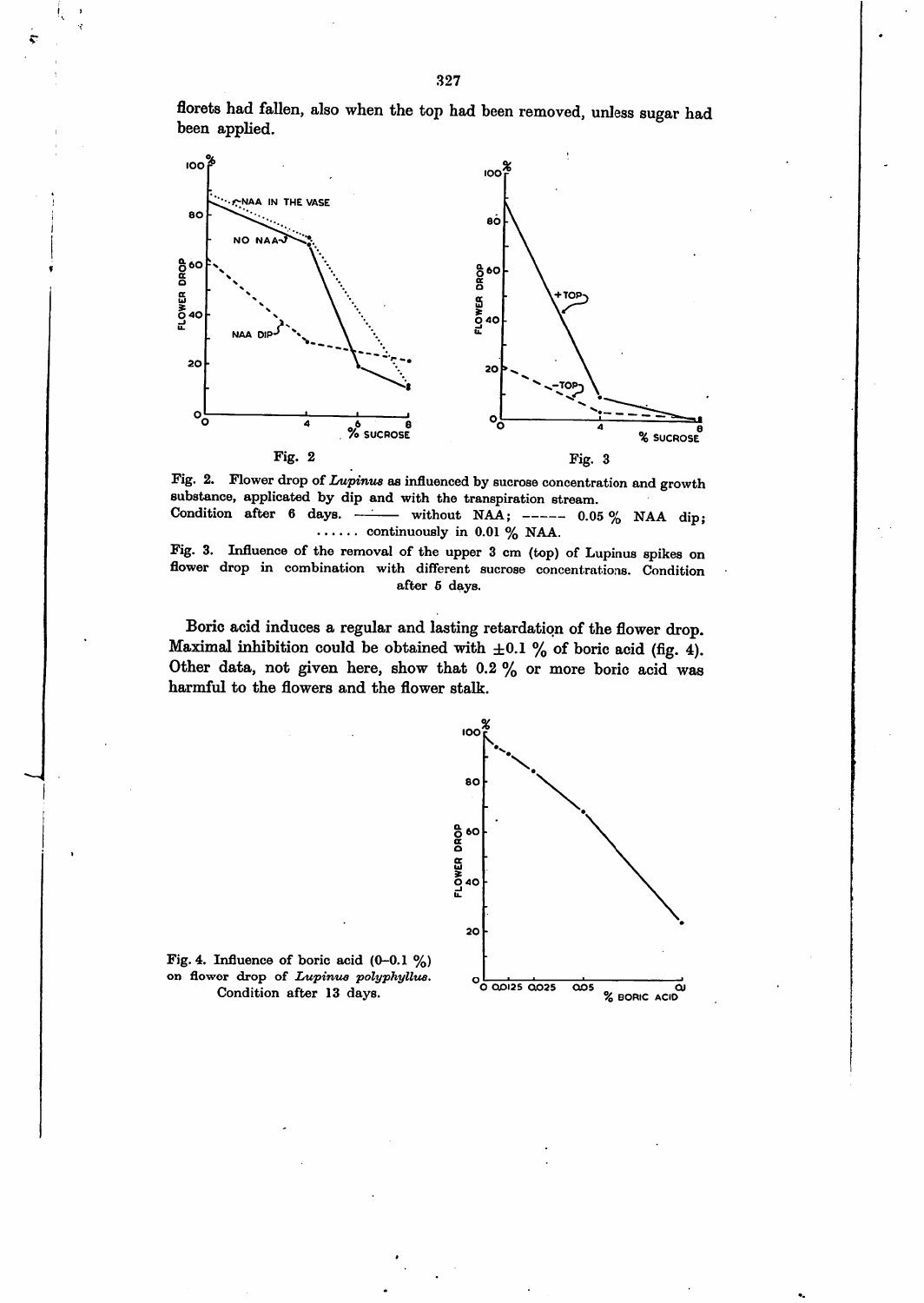With 0.1 % boric acid the flowers remained at the stalk, but turned brown after about 5 days. This is in contrast to the experiments with sugar, where the flowers did not drop and also remained completely fresh for a much longer time. If however, 0.1 % boric acid was combined with 2 % sucrose, which by itself is too low a concentration, the flowers did not fall and remained fresh during 10-14 days (see fresh weight in table 1). Table 1 shows that with addition of sugaralso a normal elongation of the stem could be obtained and that also in this respect 0.1 % boric acid had almost no harmful effect.

| . .<br>ABLI<br>ш |  |
|------------------|--|
|                  |  |

|                                                            | Flower drop<br>% |        | Fresh weight<br>in % of<br>original weight |               | Growth in length<br>of the inflorescence<br>% |              |
|------------------------------------------------------------|------------------|--------|--------------------------------------------|---------------|-----------------------------------------------|--------------|
| $0.1 \frac{9}{6}$ boric<br>acid<br>$2 \frac{6}{9}$ sucrose |                  | ┭      |                                            | ┿             |                                               |              |
|                                                            | 97.4<br>54.0     | 0<br>0 | 74.4<br>104.4                              | 85.9<br>124.6 | 41.6<br>76.0                                  | 36.5<br>71.4 |

Influence of 0.1 % of boric acid with  $(+)$  and without  $(-)$  2 % sucrose on flower *drop, keepability (fresh weight) andflower spike elongation. Condition after 10 days*

It is highly probable that the optimal sugar concentration to prevent flower drop is higher than the optimal concentration to prolong flower life. Boric acid, however, affects only the flower drop and almost not the keepability. By the combination of both sugar and boric acid good results are obtained, while only a small amount of sugar is required. With boric acid concentrations below the optimum (e.g.  $0.05\%$ ) the effect of sugar and boric acid on flower drop is cumulative (fig. 5). At higher concentrations both of boric acid and sugar this cumulative effect cannot appear.



*Fig. 5. Influence of sucrose with (+ B) and without (— B) 0.05 % boric acid on the flower drop of Lupinus polyphyllus. Condition after 5 and 13 days.*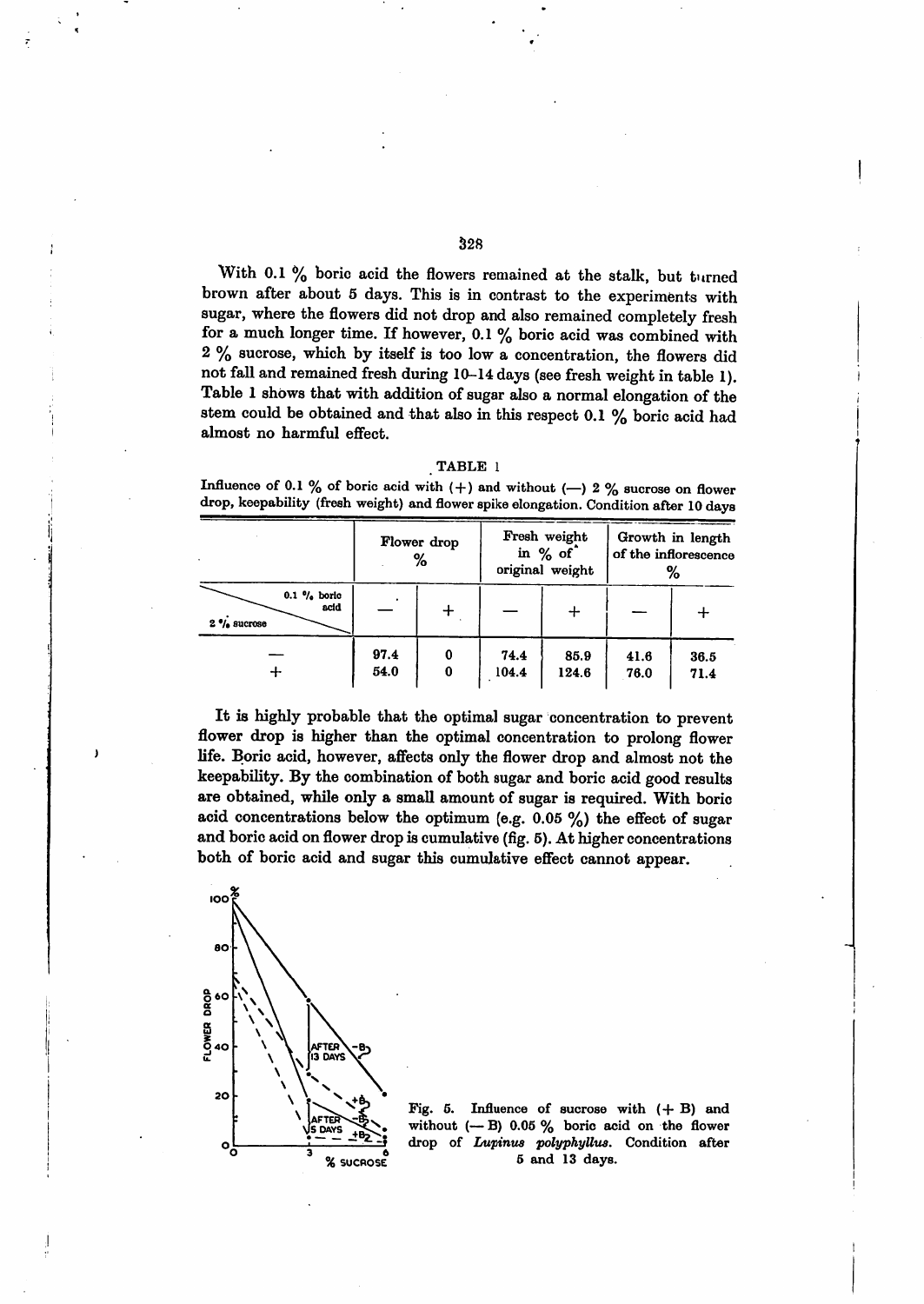### 4. Discussion

It has been shown several times that growth substances cannot exhibit their influence when the carbohydrate level in the plant is too low. This can be illustrated here by one of my own observations: Cut flower spikes of *Muscari* armeniacum react strongly to a dip in a solution of  $0.1-0.01$  % NAA. The flower stalk shows hypertrophic swelling and at higher concen trations curvatures occur; the perianth becomes fleshy and deformed, while its life is considerably prolonged. All these growth substance effects occurred only when the flowers were placed in a solution containing 2 % or more sucrose.

As has been shown by HEINICKE (13) and BROWN and ADDICOT (6), the abscission of debladed petioles could be retarded by putting a droplet sugar solution at the stump. WENT and CARTER (25) found that the flower drop occurring in tomato at high night temperatures, could be prevented by a sugar spray, not by growth substances. HEINICKE (13) thought that sugar by its osmotical force would restore the disturbed transpiration stream. BROWN and ADDICOT (6) showed however, that the sugar was mostly accumulated at the proximal side of the abscission layer. In the present experiments sugar did not disturb the transpiration stream in the neighbourhood of the flower at all.

The experiments with **Lupinus polyphyllus** clearly show that the level of carbohydrates in the plant is of practical importance in the control of flower, leaf or fruit drop with growth substances. At extremely low carbohydrate levels growth substances cannot exert their influence. At extremely high levels abscission does not occur, so that in this case growth substances have no visible effect. Perhaps this can explain the irregularity of the effect of growth substances on flower and fruit drop under different weather conditions [BLAIR and NELSON (5), WHITEMAN (27)]. WHITEMAN (27) for instance could retard the petal drop of cut **Paeonia** flowers with growth substances in a normal year, but not in a very rainy or very sunny one.

According to the gradient theory of ADDICOT and LYNCH (3) abscission occurs, when the growth substance concentration at the proximal side of the abscission zone is higher than at the distal side. In the case of fig. 6 for instance the petiole would drop. The observation that applications of growth substances with the transpiration stream had no influence on **Lupinus** flower drop, is in accordance with this theory. With **Alnus,** however, catkin drop could be prevented by this method (1) and STEYER (22) could retard petal drop of **Coleus** by growth substance application at the style, that is to say proximal. LAIBACH (18) on the other hand, working with **Papaver rhoeas,** found an acceleration of petal drop, when auxin was applied to the style.

GAUR and LEOPOLD (9) showed that growth substances applicated proximally as well as distally retarded abscission in high concentrations but accelerated it in low concentrations. According to Haccius and Nies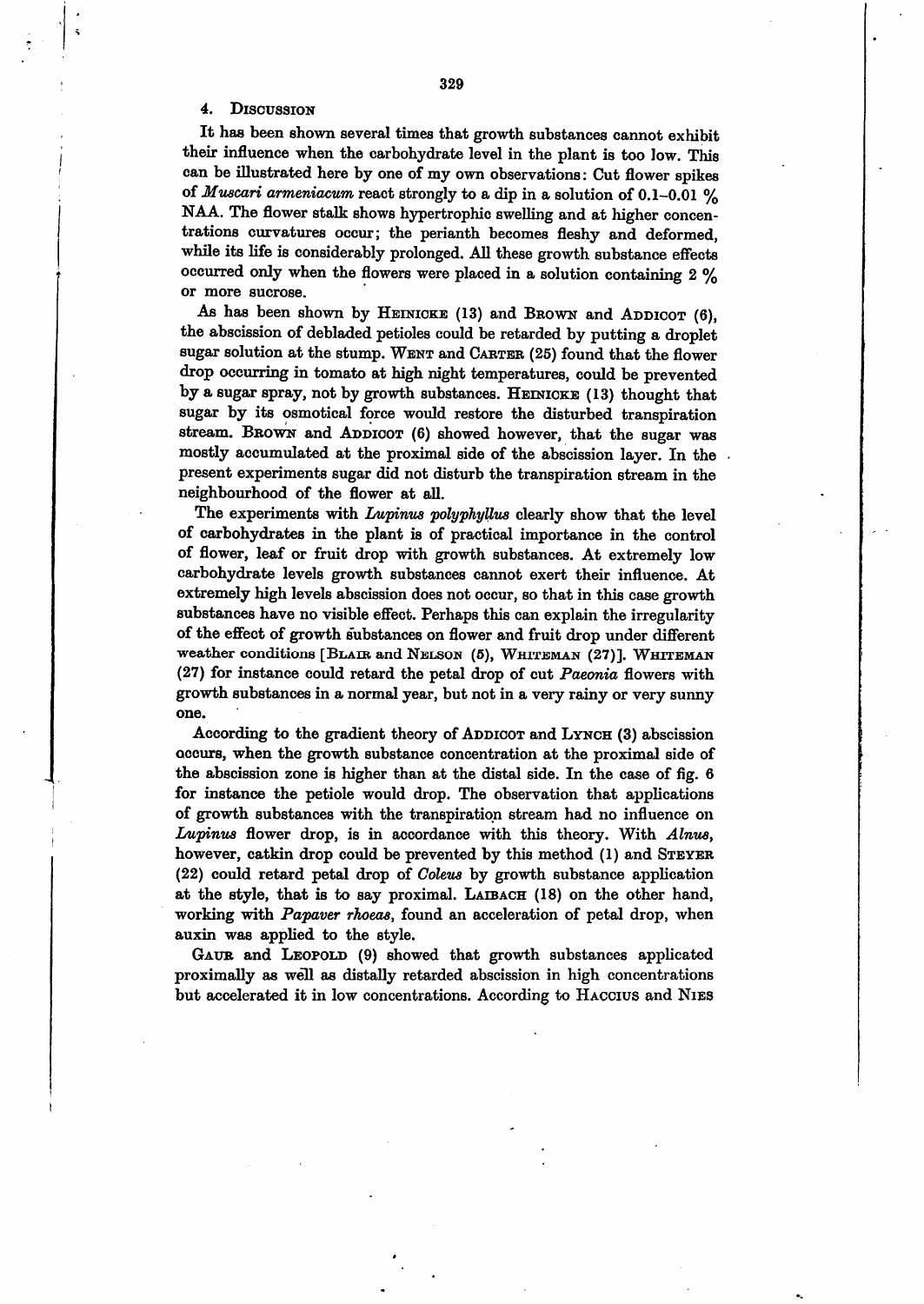(11) growth inhibitors retard abscission in low concentrations and acce lerate it in higher ones. If it is also taken into consideration that auxins are transported faster basipetally than acropetally, this hypothesis can completely explain the experiments of ADDICOT and LYNCH (3).



Fig. 6. Scheme of growth substance distribution leading to abscission. According to ADDICOT and LYNCH (3).

JACOBS (14) found with *Phaseolus* that the abscission of debladed petioles was accelerated by the presence of leaves, especially the young growing leaves of the terminal shoot. Out of these leaves growth substances would be transported, thus raising the concentration at the proximal end of the debladed petiole and accelerating abscission. However, the results of Jacobs as well as the present ones with **Lupinus** may also be explained by assuming competition for food among the growing parts of the plant, or in other words, an insufficient amount of sugar to be the cause of abscission.

According to the auxin-ethylene balance theory of GAWADI and AVERY (10), byproducts of the aging process (e.g. ethylene) combined with a relative shortness of growth substances would induce abscission. Ethylene induced abscission has been frequently reported (10), but for instance with tomato abscission of leaves could not be induced by ethylene (7). Detached  $(12)$  or damaged  $(28)$  leaves can give off rather considerable amounts of ethylene; however, as in **Lupinus** (and also in **Antirrhinum)** the abscission occurs very rapidly, when the flowers are still completely turgid, it does not appear very likely that ethylene is the cause of the abscission. As Biale a.o. (4) have pointed out for ripening fruits, the formation of ethylene seems rather more a consequence, than the primary cause of the aging process. In fruits there is no connection between sugar content (17) and ethylene production. It may be possible, however, that such a relationship exists in leaves or flowers. Therefore, it would be of some importance to investigate whether addition of sugar or boric acid to cut flowers would retard or decrease the production of ethylene. How ever, the fact that with boric acid the flowers wilt, but do not abscise,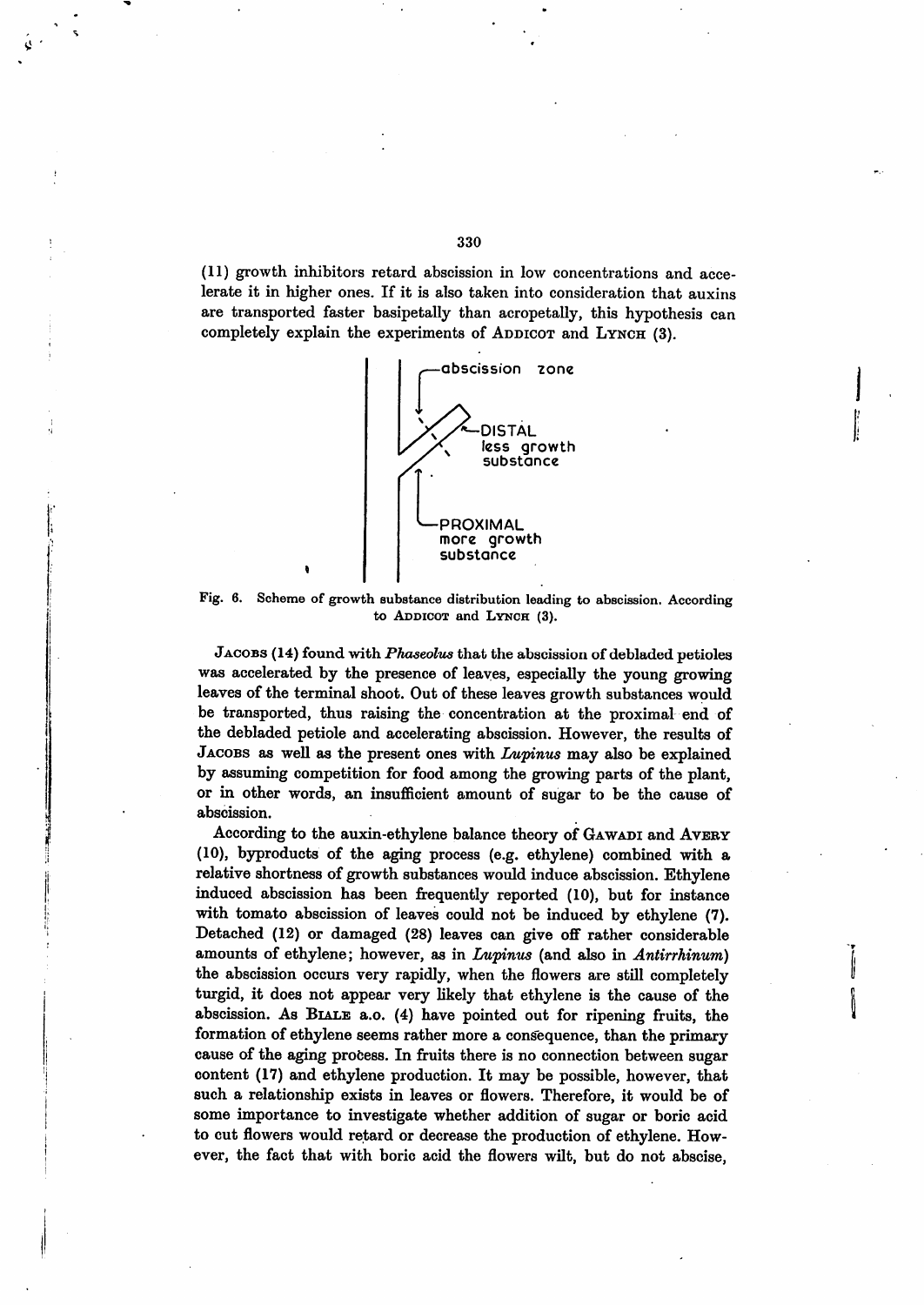renders also ethylene production improbable as a cause of abscission. Also the fact that in many species growth substance applications have no effect whatsoever on flower shed makes the general acceptance of the auxin-ethylene balance theory impossible.

Considering the likelyhood of the theories of ADDICOT and LYNCH (3) and GAWADI and AVERY (10), one must conclude that they give only an explanation of the conditions leading to abscission, but not of the mode of action by which growth substances and ethylene cause the middle lamells to weaken. A noteworthy attempt to do so has been made by SACHER (20). He reports that in debladed *Coleus* petioles the air was driven out of the intercellular spaces by water before the stumps would abscise. Both water leaching and abscission were prevented by application of IAA. From this he concludes that the growth substances act by maintaining the membrane integrity.

It was suggested before (2), in connexion with the action of sugar and boric acid in preventing wilting of cut flowers, that these compounds would be helpful in maintaining protoplasmatic structure. If this is true, they would have the same influence as growth substances.

Jermyn and Isherwood (15) showed that in the cell walls of fruits during ripening not only decompositions occur but also synthesis. The cell wall would be in dynamic equilibrium with the cytoplasm. According to this idea sugar could directly influence the changes of the cell wall that lead to abscission.

Torssell (23) stated that boric acid too prevents changes in the cell wall. Indeed SPURR (21) reported that boron deficiency is accompanied by abnormal structure of the cell wall.

Apart from the different ways that have been mentioned, boric acid could act by facilitating sugar (8) or auxin (19) transport. The central question is: Do growth substances, sugar and boric acid interact, or can they prevent abscission independent of each other? Perhaps this can be discovered by simultaneous application of NAA and boric acid at different places. Apart from this it would be interesting to know whether boric acid affects flower drop in species that react to growth substances but not to sugar, e.g. **Alnus glutinosa,** or that behave in the opposite manner, like e.g. **Eibes sanguineum.**

Nothing is known about the possibilities of boric acid applications, alone or with other substances, to control flower or fruit drop in other species. It has been stated however, that boron deficiency sometimes causes flower drop in pear (16).

#### Summary

The flower drop from cut branches of **Lupinus polyphyUus** can be prevented by sucrose in high concentrations  $(6-8 \%)$ . Dipping the branches into a NAA solution  $(0.05 \%)$  retards the drop. This effect of the growth substance is enhanced when the flowers are placed in  $3-4\%$  sucrose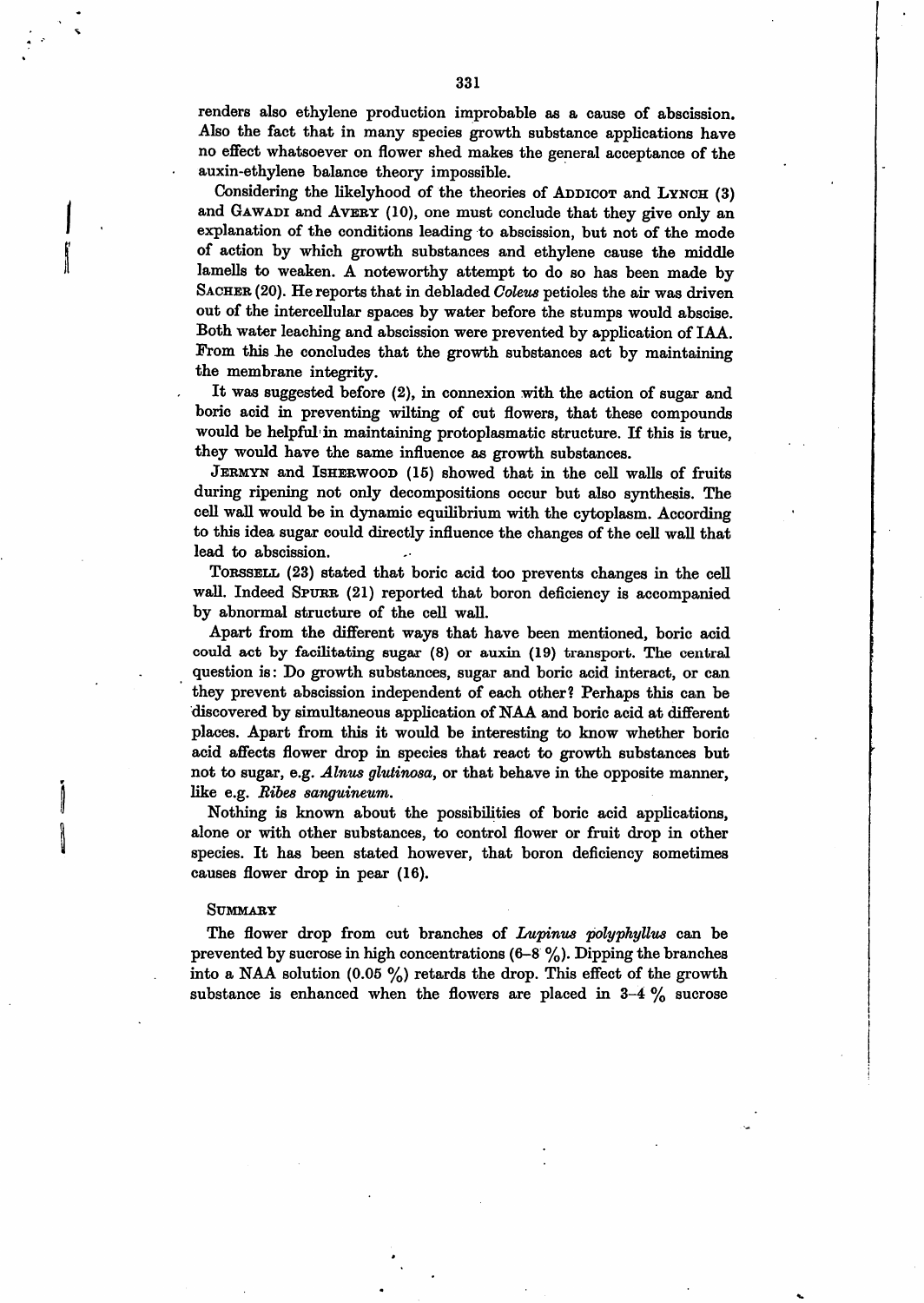solution. At lower sugar concentrations influence of the growth substance is slight, at high concentrations it is undetectable. Introduction of NAA into the transpiration stream has no effect.

Removal of the top of the flower spike retards the drop of the remaining florets.

Flower drop can be prevented almost completely by 0.1 % boric acid. However, sugar must be supplied at the same time, otherwise the flowers placed in a boric acid solution, although they do not fall off, remain fresh for a very short period only. A combination of 0.1  $\%$  boric acid and 2  $\%$ sucrose gives good results with regard to flower drop and keepability. The addition of boric acid therefore saves a considerable amount of sugar.

Neither the auxin gradient theory of ADDICOT and LYNCH (3), nor the auxin-ethylene balance theory of GAWADI and AVERY (10) gives a completely satisfactory explanation of these findings. Growth substance, boric acid and sugar may each affect cell wall structure, but they can also accelerate the transport or mobilisation of each other. Therefore the question rises whether these three compounds act independently or not.

Perhaps the use of boric acid shows new perspectives in the control of premature leaf, flower or fruit drop. For practical applications to **Lwpinus** *polyphyllus* a basal solution (p. 10) + 2  $\%$  sucrose + 0.075-0.1  $\%$  boric acid is recommended.

I am very indebted to Dr. Ir. J. Doorenbos for his help in preparing the English text.

### *LITERATURE*

- *1. Aarts, J. F. Th. : De ontwikkeling en houdbaarheid van afgesheden bloemen. Meded. Dir. Tuinb. 20, 1957: 690-701.*
- *2. Aarts, J. F. Th. : Over de houdbaarheid van snybloemen. Meded. Landbouwhogeschool,* Wageningen 57 (9),  $\angle$ 1957:  $\frac{1}{2}$ -62.
- *3. Addicot, F. T. and Lynch, R. S.: Physiology of absi&slon. Ann. Review Plant Physiol. 6, 1955: 211-238. " /J* **4. BIALE,** J. B., YOUNG, R. E. and OLMSTEAD, A. J.: Fruit respiration and
- *ethylene production. Plant jPhysioL^2v, 1954: 168-174.*
- *5. Blair, D. S. and Nelson, S. H. :iuse of chemicals in apple production. Reduction of preharve^tAnfl iwirvest drop in apples by spraying with growth regulating substances. Hortic. Div. Centr. Exp. Farm, Ottawa. Progress fifaxfl) 1949-19JKJ: 44-49.*
- *6. Brown, H. S. and Addicot, F.^T.: The anatomy of experimental leaflet abscission in lUiaeeolusVuIgaris. Am. Journ. Bot. 37, 1950: 650-656.*
- *7. Dimond, A. E. aneKJVAfflaOBfER, jPL E.: The cause of epinastic symptoms in* Fusarium wilt dr tomatoes. Phytopathology 43, 1953: 663-669.
- *8. Gauch, H. G. and Dugcer Jr., W. H.: The role of boron in the translocation of suc\pse. I?lant Physiol. 28, 1953: 457-466.*
- *9. Gaur, H. and LsbrtfLD, A. C.: The promotion of abscission by auxin. Plant Physiol. 30, 1955: 487.*
- *10. Gawadi, A. G. and Avery Jr., G. S.: Leaf abscission and the so-called "Abscission layer". Am. Journ. Bot. 37, 1950: 172-180.*